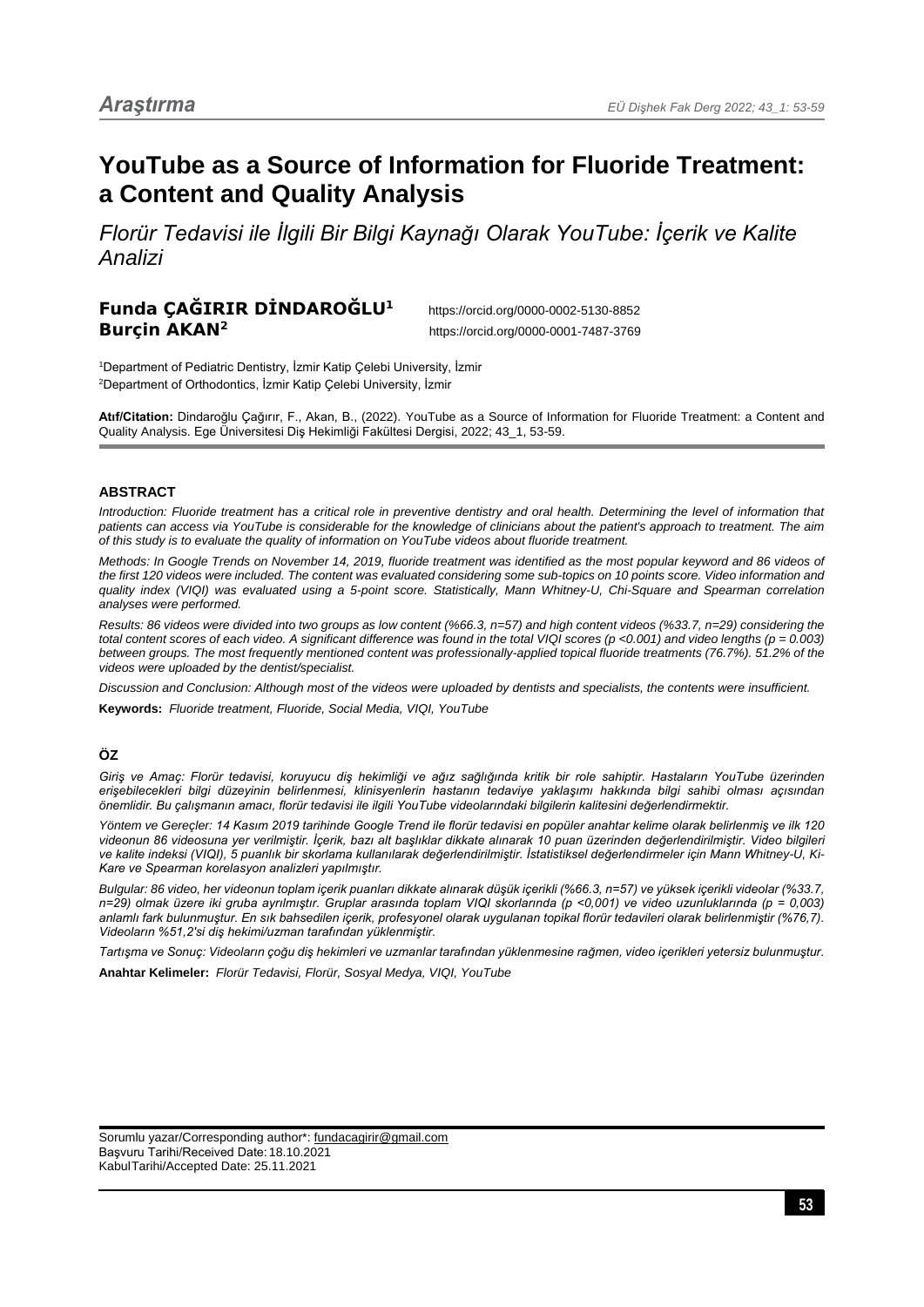### **INTRODUCTION**

Oral health is a unique issue that is related general health and quality of life. Oral diseases required costly treatments are worldwide endemic and important public health problems<sup>1</sup> Although dental caries is a predictable and preventable non-communicable disease it was estimated that it is the most prevalent disease in the world. 2,3

Topical fluoride, systemic fluoride and fluoridated kinds of toothpaste are the most studied preventive factors of dental caries and effective for the treatment of initial lesions. <sup>4</sup> Prevalence and severity of dental caries decreased with community water fluoridation after the 1960's in The United States of America and also The Cochrane Oral Health Group reported a similar reduction in 2015.<sup>5,6</sup> Fluoride is considered a safe and effective way to prevent dental caries if it is used properly. Although some adverse effects were reported such as decreasing cognitive ability, cancer and endocrine disorders, they did not evidence to prove fluoride is not safe when properly used for the prevention of dental caries. <sup>5</sup> World Dental Federation (FDI), World Health Organization (WHO), American Dental Association (ADA), American Academy of Pediatric Dentistry (AAPD) and European Academy of Pediatric Dentistry (EAPD) recommend individuals choose the systemic and topical fluoride treatments against caries risk and intake of fluoride by community water.  $2,4,7-9$ 

Internet and social media are attractive ways to obtain health information so that more than 80% of internet searches are related to medical issues. <sup>10</sup> One of the third most visited websites YouTube is a good alternative with visual and audio information together and also provides an easy, fast and international source of information. $11$ YouTube and other social media websites are not only searched by laypeople but also by professionals who need to have relevant information. YouTube is an open-source platform and there is no method to control the topic and the content of videos which means everybody can easily upload information regardless of relating the topic with the video uploader. Therefore, this situation causes much speculative information to be uploaded on the platform. With the increased use of social media, patients are more prone to use these platforms to find the information they need. Therefore, information content and quality analysis are conducted due to the increased number of YouTube videos in the fields of both medicine and dentistry. 10,12-14 In this way, we can aware of how the patients may be informed about a subject and we can determine the current level of knowledge which then can be used to increase the level of content of videos.

Despite the limitations of studies reporting that fluoride is a developmental toxin and causes mental retardation, this issue has made a strong impression in the press and on the Internet. Because the fluoride treatment is an up-to-date and important issue, discussions about the necessity of this treatment results with the increasing number of posts and videos on the Internet and social media posts on these websites are open to everyone, which make the information accessible by both professionals and non-professionals. YouTube which combines the audio and visual contents, is one of the most frequently followed social media tools for acquiring information. There are a limited number of studies that analyze the posts on social media about fluoride treatment. The aim of this study is to analyze the content and quality of YouTube videos on fluoride treatment.

#### **METHODS**

Ethics committee approval was not required as the data used in this study was obtained from a public platform. The keywords required for determining YouTube videos in this study were determined by using the Google Trends application. The search was limited to the last five years in ''Incognito''/''Worldwide'' settings to prevent restrictions based on user history and to expand search results. First, some keywords related to the main topic were analyzed using the application. At this time, the suggested alternative keywords of the application were considered as a potential keyword for the study. After a comparative search between the keywords, ''fluoride treatment'' was determined to be the keyword for the YouTube search.

A search was made on YouTube on November 14, 2019 with the keyword "fluoride treatment" in order to specify the videos to be evaluated in the context of fluoride treatment. Relevance level was determined as ranking criteria on YouTube. No other filter was used. The first 120 videos were included for possible analysis. There are studies that analyzed different numbers of videos in the literature. It has been shown that many internet users do not extend their search beyond the third page of the results. When we consider the possible number of excluded videos during the analysis, we included 120 videos at the beginning of the study. The videos obtained as a result of the search with the YouTube variables specified on the above date were recorded by making a playlist. So, subsequent changes in study results were prevented. Repetitive videos, non-English videos, videos only with audio or silent videos, videos longer than 15 minutes were excluded. Videos consisting of multiple parts were considered as a single video. 34 videos were excluded due to the abovementioned reasons.

In order to determine the content levels of the videos, various information was determined and the videos were scored according to this information content. The total content score of each video was calculated over a total of 10 points. Each content was scored as 1-point and a video can be scored maximum 10 points for the number of 10 contents. The guideline of AAPD was taken as a reference for video content evaluation criteria. These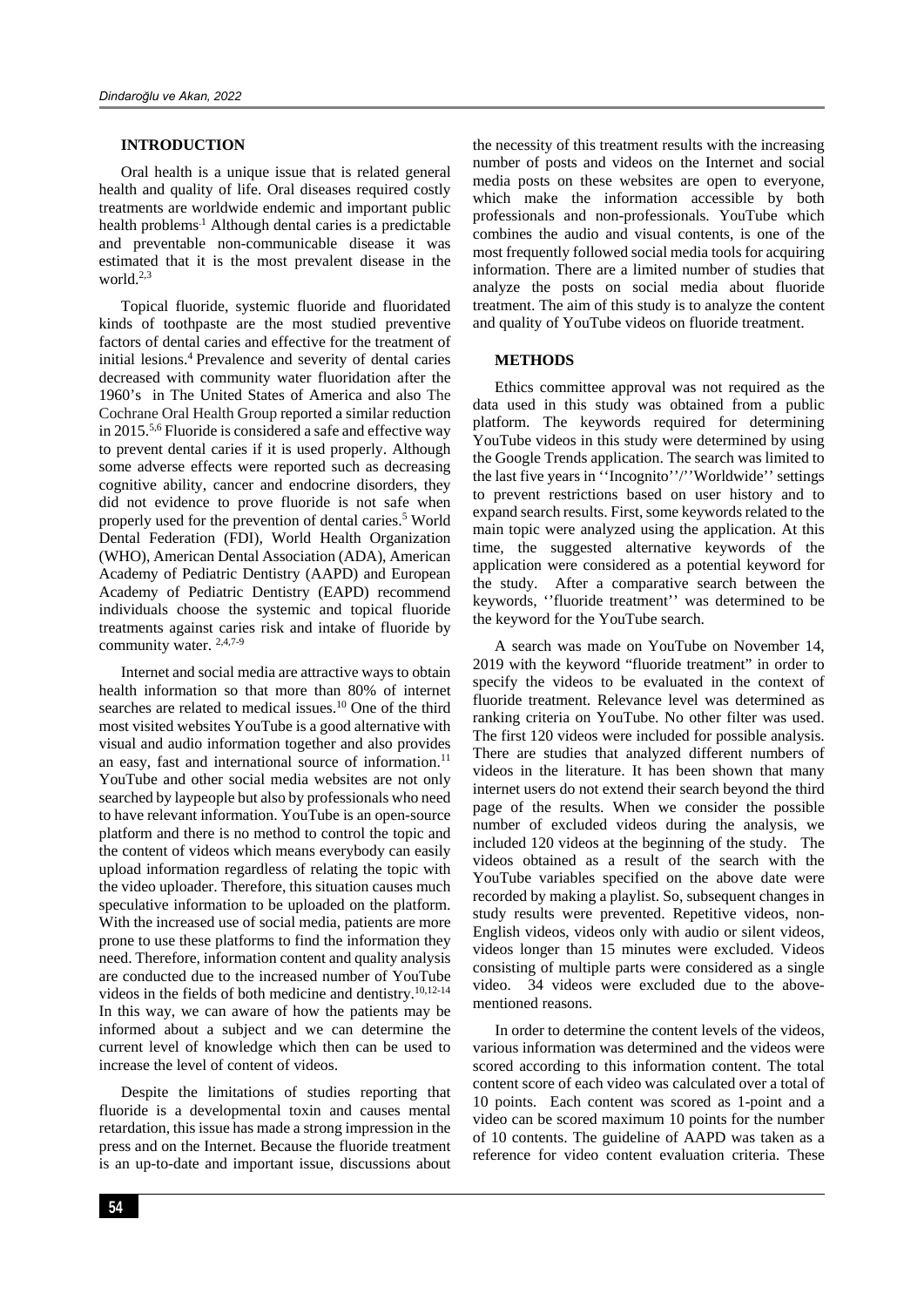criteria were; definition, its mechanism of action, indications, an application period of topical fluoride, systemic fluoride (community water fluoridation and fluoride supplements), home-use fluoridated products, professionally-applied topical fluoride treatments, clinical application of topical fluoride, things to be considered after application and adverse effects of fluoride. "Fluoride therapy" guide updated in 2018 by AAPD was used for scoring the content. Videos which had 5 or higher scores were determined as high content videos while videos with a total content score lower than 5 were determined as low content videos.

5 different groups were determined for determining the source of the video: Dentist/specialist, hospital/ university, commercial, layperson or other. The target audience were grouped as layperson, professional or layperson/professional. Video information and quality index (VIQI) was used in order to determine video quality. Each video was evaluated in this index considering (1) flow of information, (2) information accuracy, (3) quality (one point each for use of still images, animation, interview with individuals in the community, video captions, and a report summary), and (4) precision (level of coherence between video title and content). The VIQI is a 5- point Likert Scale between the ranges 5 (high score) and 1 (low score). Each VIQI content was scored using this scale and the total VIQI score for each video was determined.

For each video, the number of likes, dislikes, total number of comments, the number of views, the duration of the video, number of days after the first upload of the video was scored. Finally, interaction index and viewing rates were calculated and noted. Formulas used for calculating these indexes are described below:

Interaction index; (number of likes –number of dislikes) / total number of views X 100

Viewing rate: total number of views/ number of days after the first upload of the video X100

#### **Statistical Analysis**

All statistical analyses were conducted on SPSS software (version 22, SPSS Inc, Chicago, USA). Shapiro-Wilk test was used to evaluate the distribution of the data. Independent Samples t-test was used to compare the YouTube variables between high and low content videos for normally distributed data and Mann-Whitney U test for non-normally distributed data. Differences between the two groups in terms of the video source and target audience were evaluated with the Chi-square test. The correlation between total content score, VIQI score and YouTube variables were evaluated by calculating Pearson correlation coefficients. A randomization site was used to determine 60 videos and these videos were re-evaluated by the same researcher after 1 month. Intraobserver reliability was determined by calculating intraclass correlation coefficient (ICC). Again, data of two different researchers were compared and the interclass correlation coefficient was calculated to evaluate interobserver reliability. The significance level was determined as  $p<0.05$ )

## **RESULTS**

Thirty-four videos were excluded and were not analyzed. The number of videos for each exclusion criteria are presented on Table 1. Descriptive statistics of YouTube variables are shown in Table 2. The highest number of views was 576348 while the mean number of views was 20987.14. The longest video was 900 seconds. Mean video duration was measured at 202.33 seconds. The mean interaction index was 0.78. Interaction index ranged between -0.65 and 13.33. The average number of views was 1429.03.

Mean total content score and mean VIQI score were 3.85±2.03 and 14.36±3.69 for all videos included, respectively. The highest VIQI score was observed in a precision variable  $(3.75\pm1.09)$ . Most of the videos were uploaded by dentist/specialist group (n=44, 51.2 %). The target audience of the vast majority of analyzed videos were the professional group (n=56, 65.1%) (Table 2).

**Table 1**: Numbers of excluded videos the reasons for their exclusion

| <b>Reasons for Exclusion</b>     | n        |  |
|----------------------------------|----------|--|
| No audio                         | 11       |  |
| No video                         | $\theta$ |  |
| Not in English                   | 7        |  |
| Not related to the topic         | 9        |  |
| Duplicated video                 | 4        |  |
| Video length is more than 15 min | 3        |  |
| Total                            | 34       |  |

Intra-observer and inter-observer reliability were found between 0.910-0.943 and 0.871-0.902, respectively. It was found that intra-observer and interobserver reliability were high.

According to the total content scores, 29 videos were determined as high content video and 57 videos as low content video. The subjects most frequently mentioned in high content videos were definition of fluoride treatment (n=28, 96.6%) and professionally applied topical fluoride treatments (n=28, 96.6%) while the least mentioned subjects were application period of topical fluoride  $(n=10, 34.5%)$  and post-treatment precautions  $(n=10, 10)$ 34.5%). On the other hand, a subject that were most frequently mentioned in low content videos was professionally applied topical fluoride treatments (n=38, 66.7%) while the least mentioned subjects were the application period of topical fluoride  $(n=3, 5.3%)$  and systemic fluoride (n=3, 5.3%) (Table 3).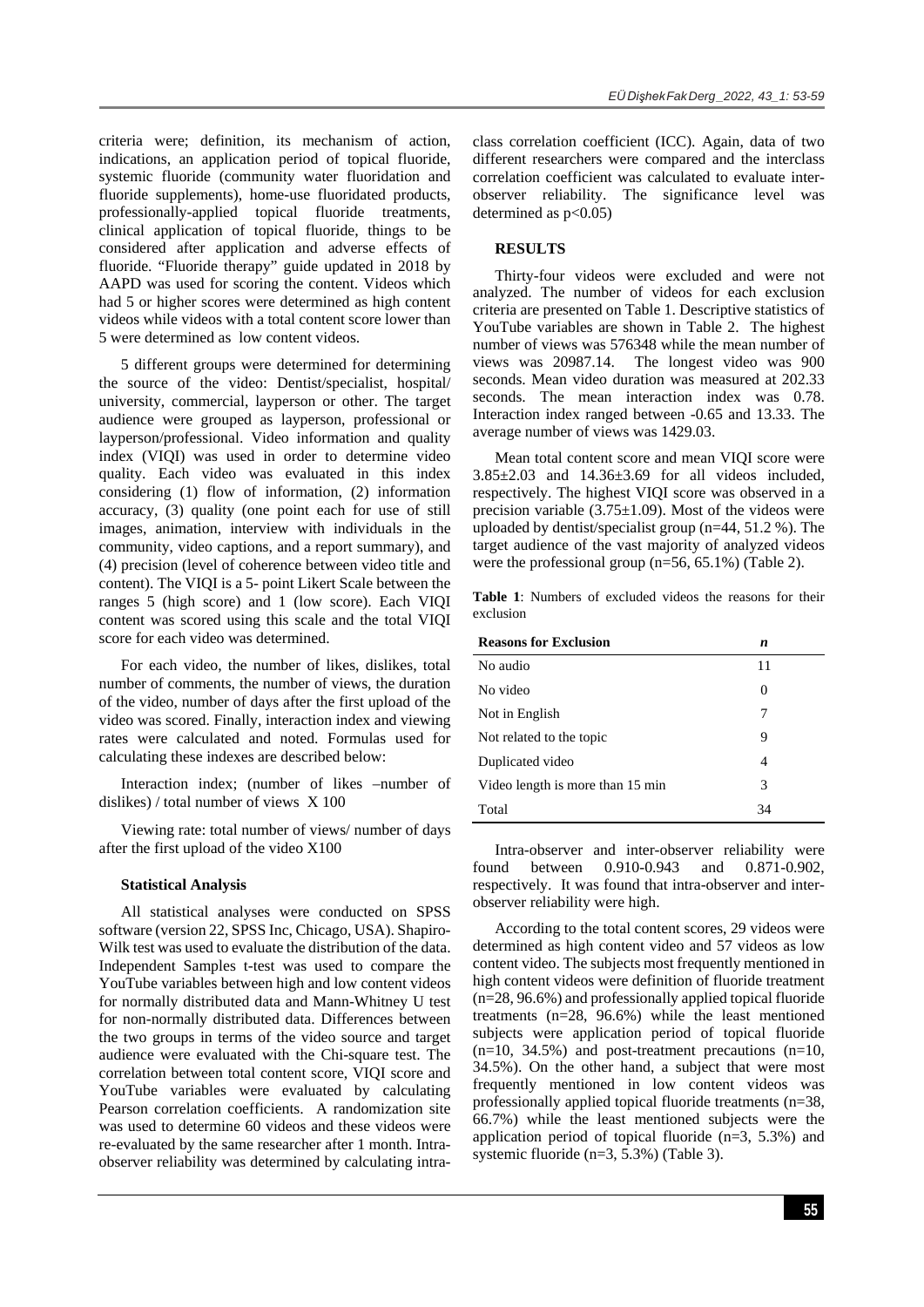### **Table 2:** Descriptive statistics of videos

| <b>Variables</b>                                  | <b>Minimum</b><br><b>Maximum</b> |        | <b>Mean</b> | <b>Standard Deviation</b> |
|---------------------------------------------------|----------------------------------|--------|-------------|---------------------------|
| <b>Video Demographics</b>                         |                                  |        |             |                           |
| Number of views                                   | 8                                | 576348 | 20987.14    | 77103.53                  |
| Number of likes                                   | 0                                | 16140  | 363.81      | 2097.43                   |
| Number of dislikes                                | 0                                | 682    | 18.22       | 84.29                     |
| Number of comments                                | $\Omega$                         | 2398   | 57.15       | 330.01                    |
| Video duration                                    | 19                               | 900    | 202.33      | 204.36                    |
| Days since upload                                 | 14                               | 3830   | 1493.25     | 1100.67                   |
| Interaction index                                 | $-0.65$                          | 13.33  | 0.78        | 1.91                      |
| Viewing rate                                      | 2.11                             | 28321  | 1429.03     | 4377.65                   |
| <b>Total Content Score</b>                        |                                  | 9      | 3.85        | 2.03                      |
| <b>Video Information and Quality Index (VIQI)</b> |                                  |        |             |                           |
| Flow                                              |                                  | 5      | 3.34        | 1.09                      |
| <b>Information Acurracy</b>                       |                                  | 5      | 3.7         | 1.11                      |
| Quality                                           |                                  | 5      | 3.58        | 1.14                      |
| Precision                                         |                                  | 5      | 3.75        | 1.09                      |
| <b>Total Score</b>                                | 5                                | 20     | 14.36       | 3.69                      |

**Table 3:** Distribution of video demographics in high and low-content video groups

| <b>Video Demographics</b>                          | <b>High Content Videos</b><br>$(n=29)$ | <b>Low Content Videos</b><br>$(n=57)$ | Total $n$ (%) |  |
|----------------------------------------------------|----------------------------------------|---------------------------------------|---------------|--|
| Ownership                                          |                                        |                                       |               |  |
| Dentist/specialist                                 | 14(48.3)                               | 30(52.6)                              | 44(51.2)      |  |
| Hospital/university                                | 8(27.6)                                | 9(15.8)                               | 17(19.8)      |  |
| Commercial                                         | 0(0)                                   | 4(7)                                  | 4(4.7)        |  |
| Layperson                                          | 1(3.4)                                 | 4(7)                                  | 5(5.8)        |  |
| Other                                              | 6(20.7)                                | 10(17.5)                              | 16(18.6)      |  |
| Total                                              | 29 (100)                               | 57 (100)                              | 86 (100)      |  |
| <b>Target audience</b>                             |                                        |                                       |               |  |
| Layperson                                          | 4(13.8)                                | 4(7)                                  | 8(9.3)        |  |
| Professional                                       | 15(51.7)                               | 41 (71.9)                             | 56(65.1)      |  |
| Layperson/Professional                             | 10(34.5)                               | 12(21.1)                              | 22(25.6)      |  |
| <b>Content</b>                                     |                                        |                                       |               |  |
| Definition                                         | 28 (96.6)                              | 24(42.1)                              | 52(60.5)      |  |
| Its mechanism of action                            | 22(75.9)                               | 10(17.5)                              | 32(37.2)      |  |
| Indications                                        | 21(72.4)                               | 12(21.1)                              | 33 (38.4)     |  |
| Application period of topical fluoride             | 10(34.5)                               | 3(5.3)                                | 13(15.1)      |  |
| Systemic fluoride                                  | 16(55.2)                               | 3(5.3)                                | 19(22.1)      |  |
| Home-use fluoridated products                      | 15(51.7)                               | 6(10.5)                               | 21(24.4)      |  |
| Professionally-applied topical fluoride treatments | 28(96.6)                               | 38 (66.7)                             | 66 (76.7)     |  |
| Clinical application of topical fluoride           | 19(65.5)                               | 31(54.4)                              | 50(58.1)      |  |
| Post-treatment precautions                         | 10(34.5)                               | 16(28.1)                              | 26(30.2)      |  |
| Adverse effects of fluoride                        | 12(41.4)                               | 9(15.8)                               | 21(24.4)      |  |

There was a significant difference between high and low content video groups for mean video duration (p=0.003). Videos in the high content group were longer compared to the low content group (266.06±210.06, 169.89±195.32, respectively). Differences between other

YouTube variables were not statistically significant (p>0.05). Difference between mean VIQI scores was statistically significant between video groups (p<0,001). Each VIQI variable were higher in high content videos compared to the low content group (Table 4). Both low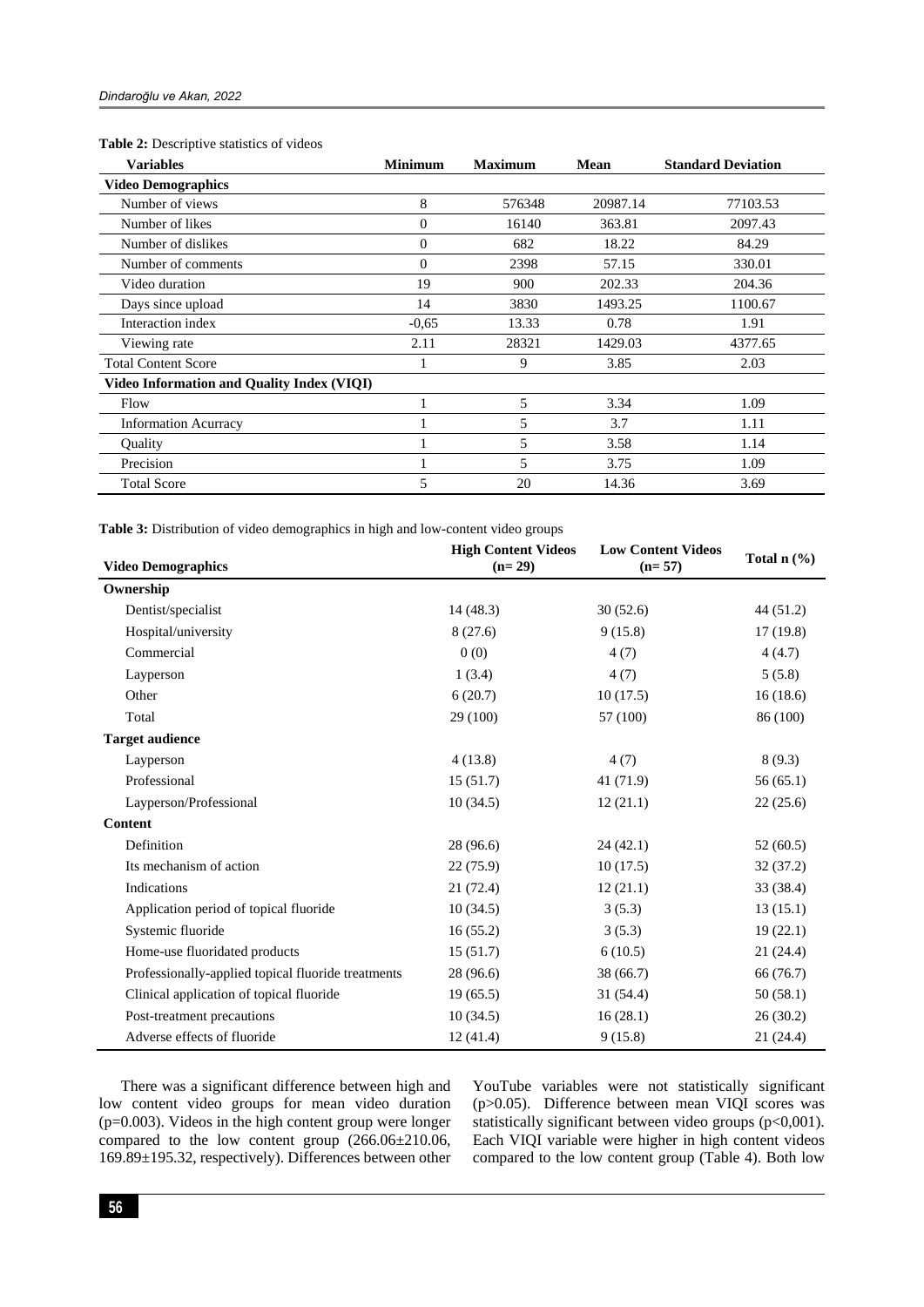content and high content videos were most frequently posted by dentists or specialists and least posted by the public. Professionals constituted the most targeted audience in both groups. There was no significant difference between high content and low content groups in terms of source of the video (p=0.408) and target audience  $(p=0.173)$ .

A high correlation was observed between total content score and VIQI score  $(=0.611; p<0.01)$ . Also, a moderate correlation was found between total content score and video duration ( $r=0.389$ ;  $p<0.01$ ). The highest correlation with VIQI score was observed between video duration ( $r=0.444$ ;  $p<0.01$ ) and viewing rate ( $r=0.413$ ; p<0.01) (Table 5).

**Table 4:** Comparison of variables between high and low-content videos

|                                            | <b>High Content Videos</b> | <b>Low Content Videos</b> | $\boldsymbol{p}$ |  |
|--------------------------------------------|----------------------------|---------------------------|------------------|--|
| <b>Variables</b>                           | $Mean \pm SD$              | $Mean \pm SD$             |                  |  |
| <b>Video Demographics</b>                  |                            |                           |                  |  |
| Number of views                            | $23564.55 + 79284.51$      | $19675.82 + 76671.05$     | 0.376            |  |
| Number of likes                            | 443.966±2057.50            | $323.03 + 2134.41$        | 0.101            |  |
| Number of dislikes                         | $33.48 \pm 127.15$         | $10.45 \pm 50.18$         | 0.118            |  |
| Number of comments                         | $91.37 \pm 444.24$         | $39.73 \pm 256.36$        | 0.053            |  |
| <b>Duration</b>                            | $266.06 \pm 210.06$        | $169.89 \pm 195.32$       | $0.003*$         |  |
| Days since upload                          | $1268.20 \pm 995.51$       | $1607.65 + 1141.82$       | 0.193            |  |
| Interaction index                          | $0.74 \pm 1.04$            | $0.80 \pm 2.23$           | 0.224            |  |
| Viewing rate                               | $2062.61 \pm 5288.76$      | 1106.68±3845.62           | 0.111            |  |
| Video Information and Quality Index (VIQI) |                            |                           |                  |  |
| Flow                                       | $4.10\pm0.93$              | $2.94 \pm 0.96$           | $< 0.001*$       |  |
| <b>Information Acurracy</b>                | $4.24 \pm 0.78$            | $3.42 \pm 1.15$           | $0.002*$         |  |
| <b>Ouality</b>                             | $4.48 \pm 0.68$            | $3.12 \pm 1.04$           | $< 0.001*$       |  |
| Precision                                  | $4.20 \pm 0.72$            | $3.51 \pm 1.17$           | $0.009*$         |  |
| <b>Total Score</b>                         | $17.03 \pm 2.32$           | $12.98 \pm 3.52$          | $< 0.001*$       |  |

† *SD indicates standard deviation*

*\*p < 0.05, statistically significant; bold forms indicated statistical significance*

**Table 5:** Correlation matrix displaying pearson correlation coefficients between scores for Total Content Score, VIQI, and YouTube Demographics

| <b>Variables</b>           | Total<br>Content<br><b>Score</b> | <b>VIQI</b> |           |          |          | Number Number Number<br>of video<br>of views of Likes Dislikes Comments Duration |           | <b>Days</b><br>since<br>upload | <b>Interaction Viewing</b><br>index | rate      |
|----------------------------|----------------------------------|-------------|-----------|----------|----------|----------------------------------------------------------------------------------|-----------|--------------------------------|-------------------------------------|-----------|
| <b>Total Content Score</b> |                                  | $0.611**$   | 0.188     | $0.235*$ | $0.236*$ | $0.218*$                                                                         | $0.389**$ | $-0.124$                       | 0.063                               | $0.264*$  |
| <b>VIQI</b>                |                                  | $0.611**$   | $0.340**$ | $0.328*$ | $0.273*$ | 0.140                                                                            | $0.444**$ | $-0.075$                       | 0.134                               | $0.413**$ |

*\*p<0.05; \*\*p<0.01*

#### **DISCUSSION**

In the present study, we searched for an answer to the question of what is the quality and scope of the information is can be found on YouTube videos about fluoride treatment which still appears a current topic of debate.

Fluoride treatment is an important factor proven to be effective in preventive dentistry, incorrect and incomplete information about this treatment can cause the society to be misled. 3,7-9,15 Therefore, evaluation of the level of possible knowledge that patients can achieve by YouTube may have considerable influence to direct the patients to the right sources and improve oral health. Because the YouTube is one of the most frequently visited social media tools for patients and professionals to get medical information or transfer information 10,11,16,17 and consequently affect the public's orientation to medical issues. 10,17

There are many studies evaluating the content of YouTube videos on medical subjects such as neurosurgery, rheumatology and cancer. 14,18-23 In the dental literature; although there are studies evaluating videos about dental anxiety, education, various diseases and treatments, there is no detailed study analyzing the content and quality of YouTube videos about fluoride treatment. 13,14,16,24-27 Previous studies evaluating social media about the water fluoridation focused on only the rates of supporters and opponents of water fluoridation and their arguments. 12,23 In a social media study carried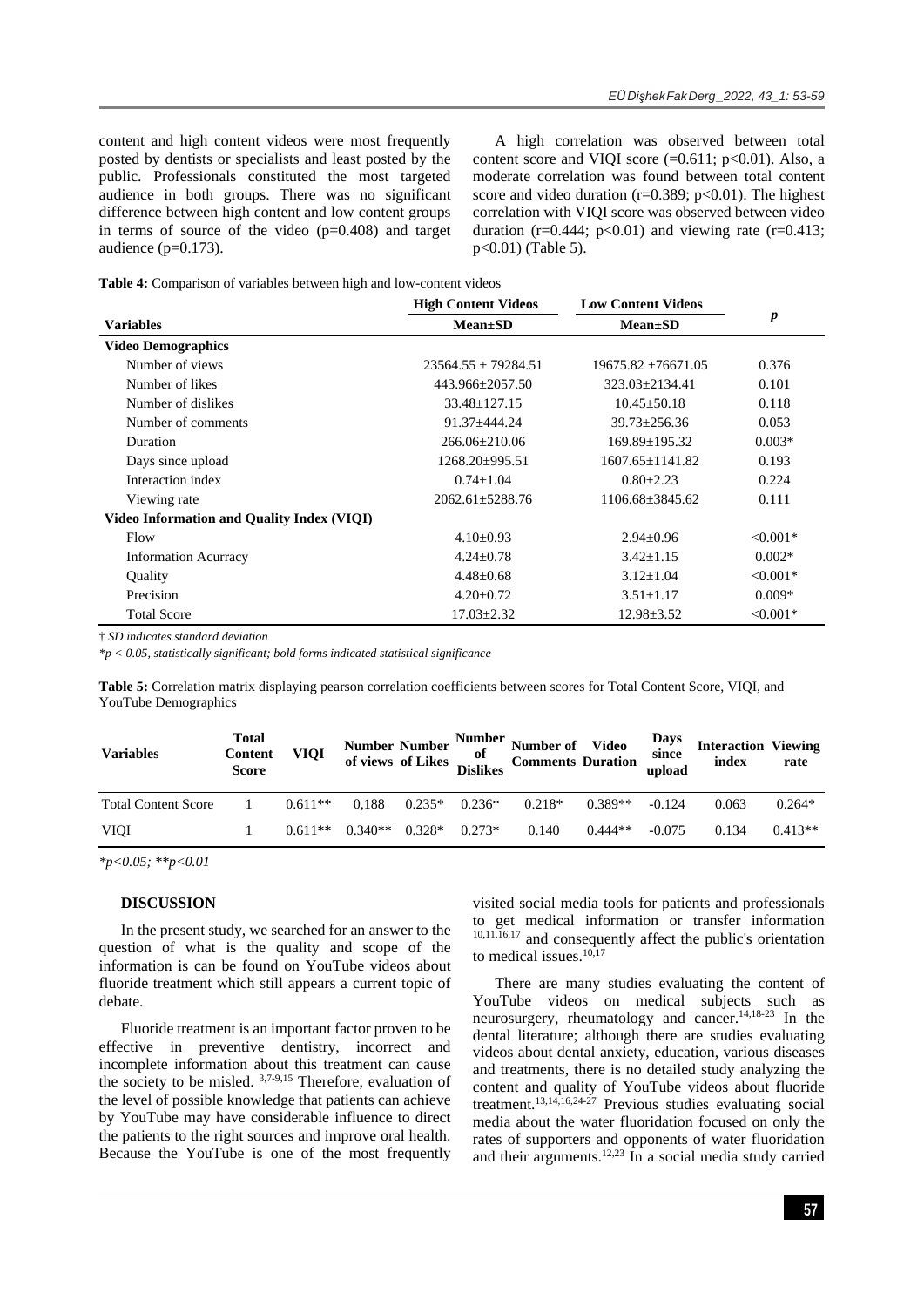out between 2011 and 2012 with "fluoridation" and "fluoride" keywords; it was found that a number of YouTube videos, tweets and Facebook pages against fluoride are more than the ones that support fluoride.<sup>12</sup> However, water fluoridation is only one of the components of systemic fluoride as a method of fluoride treatment. In the present study, we took the AAPD guideline as a reliable reference in determining the scope of contents about fluoride treatment. <sup>4</sup> This is the first study which evaluated the content and information quality of YouTube videos about the fluoride treatment.

Recently, the increasing popularity of social media instruments among the society including laypersons and professionals was one of the important reasons on the increasing number of studies that assess the content and quality of social media posts. 12-14,24-26,28 But in the most of the previous studies, video content analysis is not detailed as information is not provided as to what content should be mentioned or enhanced.<sup>12, 29</sup> Therefore, we took reference to the "Fluoride therapy" guideline of AAPD to determine the contents and evaluate the quality of information.

When a probable correlation between YouTube demographic data, total content score and video information and quality score evaluated, a high correlation was observed between total content score and video information and quality score. This can be interpreted that when the content of the videos increased, the quality of the videos increased, too. A moderate positive correlation was observed between video content and quality score and video duration and viewing rate. Although these results show that more quality videos were preferred more, they might be speculated as being the selection of professionals which were the most targeted for the audience in favor of more quality videos. Although most of the videos on the subject were uploaded by dentists or specialists, video contents were found insufficient in the majority of them.

Subjects most frequently mentioned on the videos were "definition", "clinical application of fluoride" and "professionally-applied fluoride treatments". This might be considered as a result of the fact that the target audience was predominantly professionals. Also, there is no significant difference between videos uploaded by professionals and laypeople in terms of "total content score" might be explained by the fact that professionals use the YouTube platform only to advertise and show application steps to patients/clinicians. The most frequently mentioned subjects were professionally applied fluoride treatment, definition and clinical application of topical fluoride also support this view. Systemic fluoride was subjected in only a few numbers of videos. This might be interpreted in the same way and makes us believe that it is not often prescribed by the clinicians due to the reasons such as fluoridation of waters and fluorosis risk.

Although the internet and social media are the easiest tools to reach information today, the fact that it is not possible to control the information content creates question marks on in what ways the patients who have reached these resources might have been informed. YouTube is often used for informative purposes as it is a platform full of visual components. Therefore, it is important to identify what type of information is provided to patients particularly about a speculated subject such as fluoride. Results obtained in the study will make it possible to identify the negative aspects of information flow on YouTube and other social platforms and to determine new strategies to improve the contents. In this study, accessible and inaccessible information about fluoride on YouTube content was determined and detailed information was provided about demographic data of this information.

The studies evaluate the social media content may have several limitations. Content and demographic data of videos constantly change due to the dynamic nature of YouTube. Moreover, despite the determination of keywords of the study with Google Trends application, it must be taken into account that people might search with different keywords that cause variations in content analysis.

#### **CONCLUSIONS**

Although most of the videos were uploaded by dentists and specialists, the contents were insufficient about fluoride treatment on YouTube. The most mentioned topics were professionally applied topical fluoride treatments and definition of fluoride treatment. But a few videos included information about application period of topical fluoride and systemic fluoride. YouTube cannot be considered as a suitable source of information for patients about fluoride treatment.

Although fluoride treatment is an important factor proven to be effective in preventive dentistry, incorrect and incomplete information about this treatment can cause the society to be misled. The knowledge of dentists about possible information that patients or society can access is important in order to direct their patients to the right sources during this information process. It was revealed in this study that non-governmental organizations consisting of professionals should share evidence-based scientific data involving high information content in an understandable way for people from all walks of life.